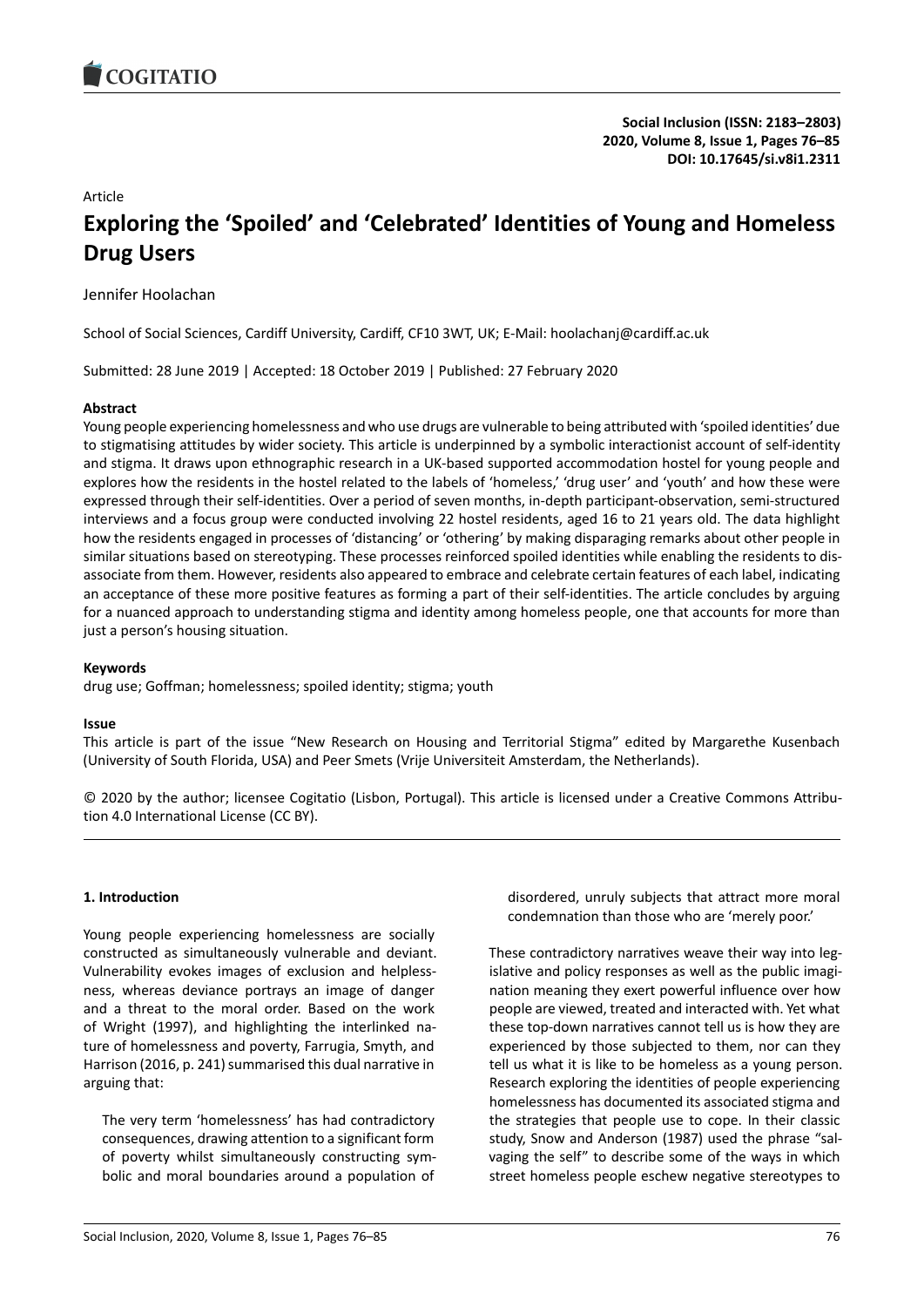preserve their self-respect and dignity. These strategies involved: (1) distancing oneself from roles, associations and institutions that are inconsistent with a person's actual or desired self-conception; (2) embracing a role, association or institution that is consistent with a person's actual or desired self-conception; and (3) fictive storytelling in which a person tells stories of their past, present or future that contains a fictional element. Subsequent studies have developed Snow and Anderson's (1987) work by identifying yet further strategies used by those experiencing street-based and shelter-based homelessness to preserve their sense of self-worth and protect against stigma (Meanwell, 2013; Rayburn & Guittar, 2013; Roche, 2015; Terui & Hsieh, 2016); some of these have focused exclusively on young homeless people (Farrugia et al., 2016; Kidd, 2007; Roschelle & Kaufman, 2004).

This article adds to this existing 'identity work' literature by drawing on ethnographic research with a group of young homeless people living in a supported accommodation hostel. Drawing on symbolic interactionism and labelling, the article illustrates some of the ways in which the young people in the hostel talked about their homelessness. However, unlike existing homelessness literature, it also attends to two other identity labels that were significant for the participants—being a drug user and being young. Drug use and youth studies represent academic disciplines in their own right, and it can be challenging to condense them and bring them (along with homelessness) together into one conversation about identity. Yet, this ethnographic research revealed that these three identity labels were prominent in the participants' lives and although they could be discussed separately, this would fail to recognise that they were each significant in their identity work. Thus, it is argued that when considering the stigma faced by homeless people and their attempts to cope with it, it is important to recognise other identity categories that operate alongside homelessness.

## **2. Spoiled Identities: Homelessness, Drug Use and Youth**

A symbolic interactionist account of identity asserts that narratives, perceptions and constructions held by society or the 'generalised other' (Mead, 1934) influence the self-identities of those they are imposed upon. Identities are formed and developed in response to understanding the views of others (Mead, 1934). Rather than being an innate quality, a person's identity is the product of a unique and infinite combination of interactions that they encounter throughout their life. Through these interactions, a person internalises attributes that others impose upon them and these attributes are reflected in the person's subsequent behaviours, actions and interactions. When such imposed views are understood as stigmatising, an individual is perceived to have a 'spoiled identity' (Goffman, 1963) and this can have a detrimental impact on their wellbeing.

Goffman's (1963) concept of spoiled identity involves a person being attributed with a negative or stigmatising characteristic by the generalised other. This is linked with labelling processes in which people who depart from socially accepted norms and rules are labelled as 'deviants' or 'outsiders' (Becker, 1963). According to Goffman (1963), those with 'discredited' spoiled identities are those whose negatively-perceived characteristics are visibly on display—for example, those experiencing street-based homelessness (Snow & Anderson, 1987)—while those with 'discreditable' spoiled identities are those whose negative characteristics are hidden. In day-to-day life, discredited people engage in processes of managing their spoiled identities, whereas discreditable people are concerned with keeping their hidden flaws concealed. These self-preservation activities are often achieved through processes of 'distancing' (Snow & Anderson, 1987) or 'othering' (Rødner, 2005) in which people attempt to deflect attention from themselves by voicing disapproval of other people or situations.

As discussed, a substantial body of literature has investigated how these ideas relate to those experiencing homelessness. Rayburn and Guittar (2013), for instance, found that rough sleepers try to conceal their homelessness, and the associated stigma of being smelly and dirty, by maintaining personal hygiene through showering and shaving. This finding was replicated by Terui and Hsieh (2016) who additionally found that not using drugs or alcohol, maintaining family or partner relationships and being responsible were also virtues emphasised by homeless people in their identity work to evidence that they did not fit with negative stereotypes. Likewise, as others have done (see, e.g., Roche, 2015), Terui and Hsieh (2016) found that individuals emphasised their past or present employment (or their desire to obtain employment) as a means of distancing themselves from the laziness that can characterise derogatory images of homeless people.

In line with symbolic interactionism, people alter their identity expressions in accordance with the social situation they are in (Goffman, 1959). This has also been recognised in the homelessness identity literature. For example, Perry (2013), who conducted ethnographic observations in a doughnut shop which remained open during the night as a homeless shelter, provided detailed examples of the ways in which the homeless visitors performed non-homeless identities in the shop. For instance, some purchased coffee and doughnuts which enabled them to enact a 'patron identity,' while others stated that they were not homeless but temporarily 'displaced.' These visitors also made disparaging remarks about other homeless people such as criticising their poor hygiene and behaviours like eating food out of bins. Parsell (2011) likewise highlighted the importance of context in influencing people's performances by noting that rough sleepers' body language and expressions exhibited gratitude and neediness when in the setting of a charitable outreach service, but they were more as-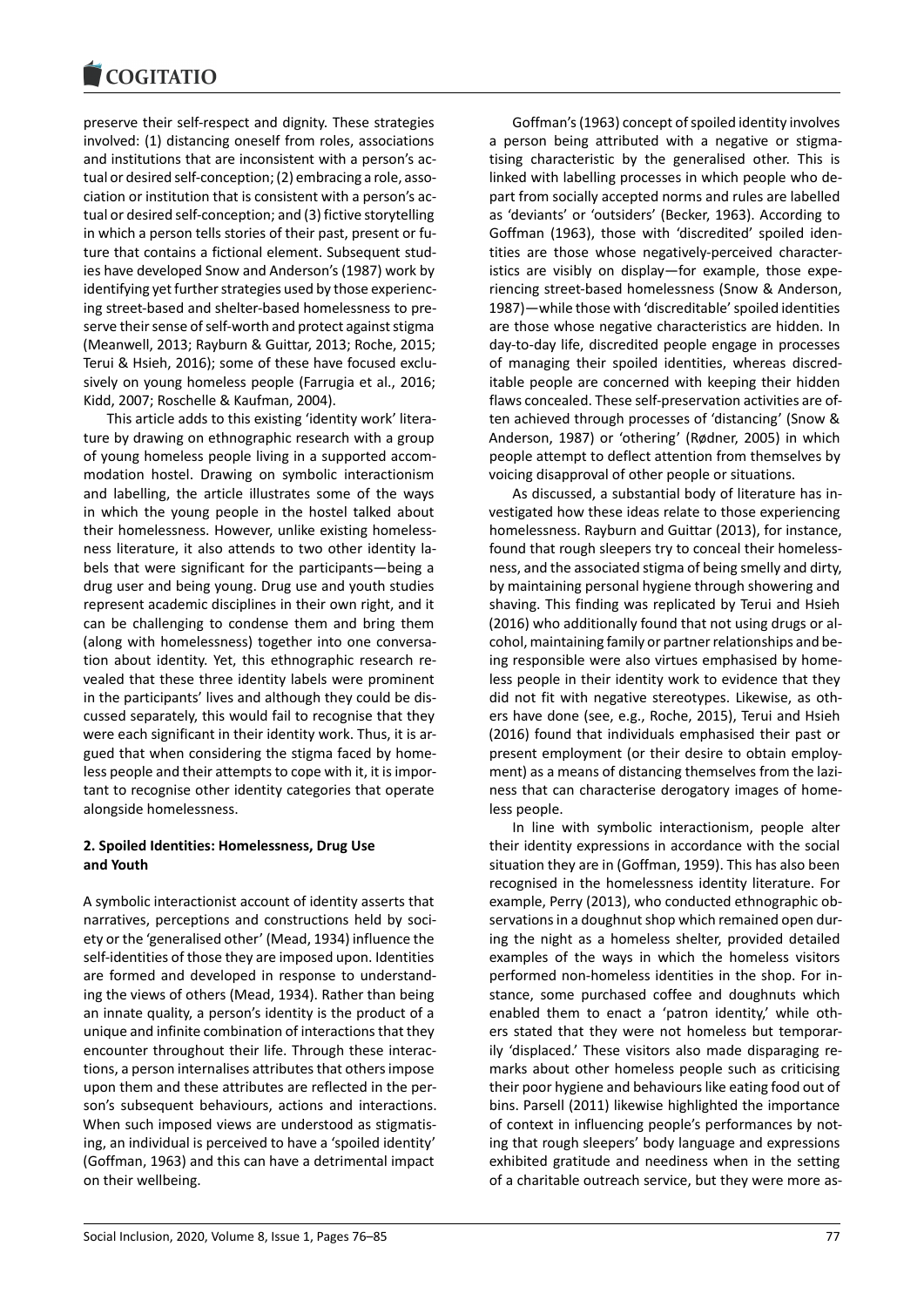sertive when making use of a local café. He concluded, as Goffman (1959, 1963) argued, that enacted identities, or performances, are context-dependant and are influenced by an understanding of normative ways of acting in different settings.

Homelessness, and its associated stigma, clearly represents a significant lens through which to examine and understand people's selves and the identity work they engage in to preserve a sense of self-worth, self-respect and dignity. However, this article argues that when someone is homeless, homelessness is not necessarily the only, or the dominant, label which influences their identity. While labels and attributes that people impose upon others do not denote a person's identity in its entirety (Lawler, 2014; May, 2013), aspects of a person's sense of self are often expressed in reference to labels. Furthermore, when an ethnographic approach is taken, the researcher attempts to understand the research participants and the contexts within which they are situated in a holistic, inductive manner. What emerged from the ethnographic work at the centre of this article was that, in addition to homelessness, two other labels drug use and youth—were significant for the participants. Thus, before documenting the ethnographic study that informed these arguments, it is relevant to briefly consider drug use and youth as two identity labels.

Much of the identity work pertaining to drug use mirrors that of homelessness. For example, the participants in Rødner's (2005) study distanced themselves from the label of drug 'abuser' by emphasising that their drug use was the result of an informed, rational decision-making process and by arguing that they could exercise self-control. Using Snow and Anderson's (1987) concepts, these individuals distanced themselves from the negative connotations of being a drug 'abuser' while simultaneously embracing the less stigmatising role of drug 'user.' Similarly, one of the most well-known studies concerning drug use and identity explored the 'junkie' label, a pejorative word referring to heroin users (Radcliffe & Stevens, 2008). The authors demonstrated how 'junkie' is associated with criminality and degeneracy and the heroin users in their sample distanced themselves from the label by openly endorsing the association that 'junkies' are dirty, smelly and thieving, as a way of showing that they themselves were not the same. Significantly, some participants had dropped out of drug treatment because they believed that accessing treatment was proof of their 'junkie' status. The stigma of the label and the need to create distance overpowered the need to receive help. This was supported by Livingston, Milne, Fang, and Amari (2012) who explained that self, social and structural forms of stigma have been linked to adverse physical and mental health, non-completion of substance use treatment, delayed recovery and reintegration, and increased involvement in risky behaviours. Kidd (2007) likewise argued that the stigma associated with being homeless contributes to loneliness, low self-esteem, feeling trapped and suicidal ideation. Thus, given that stigma has such detrimental consequences for people's health and wellbeing, the 'distancing' or 'othering' efforts made by those with spoiled identities serve a protective purpose.

Finally, unlike homelessness and drug use, the third label of concern in this article—youth—is not usually viewed as a form of deviance (and therefore is stigmatising) in and of itself. However, young people's positions in society mean they are often framed as being involved in deviant activities. Cohen (2002) argued that young people have historically been denoted as scapegoats in that they are blamed for many of society's ills such as drug use and antisocial behaviour. Deviant features of youth have typically been discussed in relation to how young people spend their free time, linking young people to activities which are constructed by adults as having little benefit, or being detrimental, for society (Wilkinson, 2015). MacDonald and Marsh (2005) examined leisure transitions and found that young people typically move from socialising with their friends on the streets to visiting pubs and nightclubs. However, since access to the night-time economy is restricted by age and income, the authors identified a sub-group of young people who, over time, became entrenched in a street culture characterised by drug taking and petty crime. They concluded that long-term involvement in this form of cultural leisure resulted in these young people becoming increasingly excluded from mainstream society. Young people, particularly those from poorer backgrounds, are, therefore, bound up in discussions of street-based cultures, homelessness and drug use, and the stigma associated with these activities.

# **3. Fieldwork Site and Research Methods**

This article draws on data collected for a UK-based Doctoral study funded by the Economic and Social Research Council. The study took an ethnographic approach to explore the experiences and substance use of young people living in homeless accommodation. Kelldale (a pseudonym)—the fieldwork site—was a supported accommodation hostel in Scotland run by a charity. It was situated on the outskirts of a city centre in an area of high deprivation (ranked in the top quintile of the Scottish Index of Multiple Deprivation). As well as providing physical shelter, Kelldale offered support for those residing there in the form of staff helping the residents to engage in a wide range of activities including managing money, engaging with healthcare providers, mental health support, and accessing education, training or volunteering. These provisions were delivered with the intention of helping the residents to move into longer-term or permanent housing and was based on a 'staircase model.' The staircase model posits that homeless people move through a series of different forms of housing which each become more 'normal' as the individual progresses and is based on the philosophy that people need to be equipped with the skills to manage their own home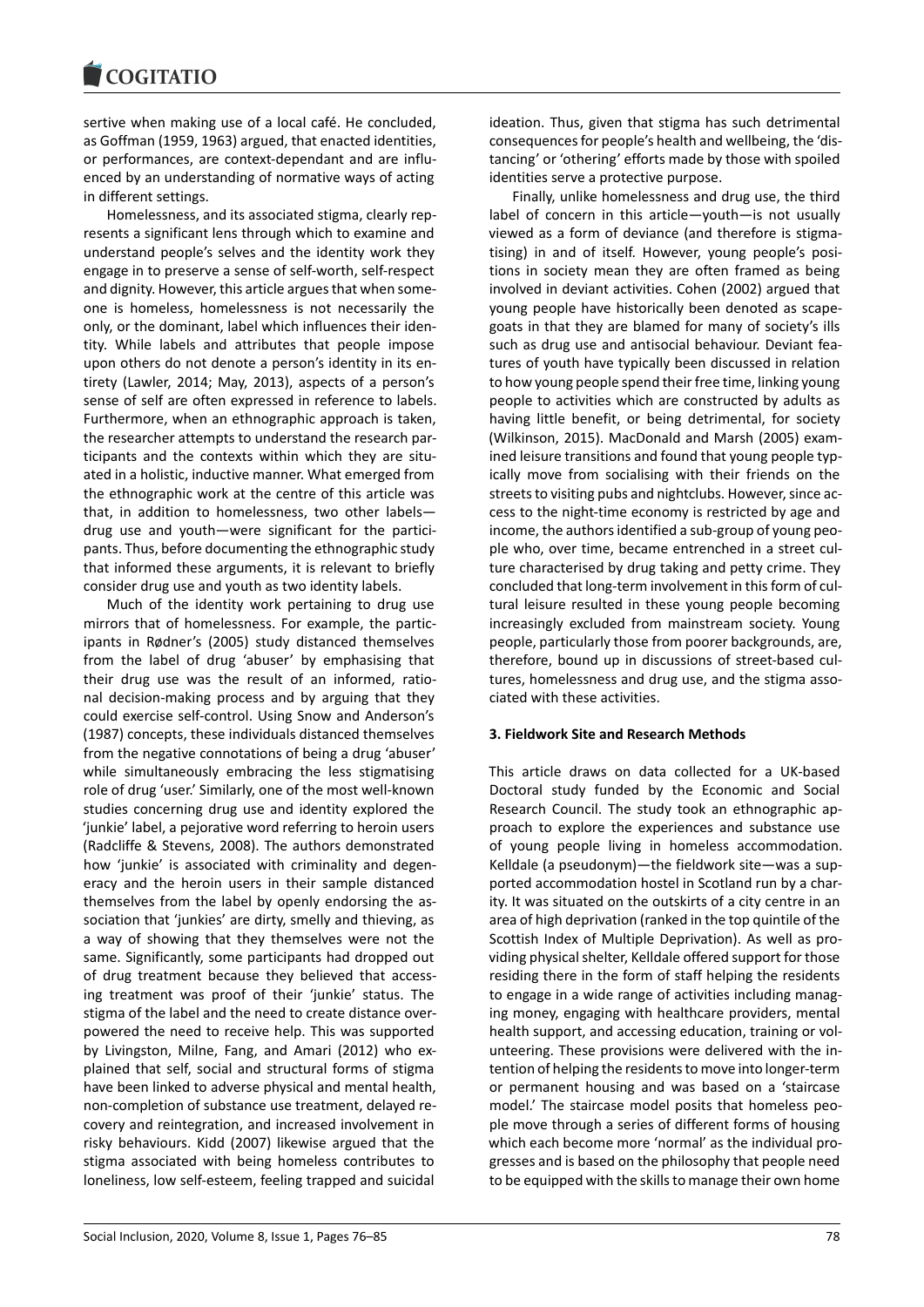before they are given a home (Johnsen & Teixeira, 2010). Kelldale represented a transitional step on the staircase between precarious living and long-term housing.

Kelldale accommodated 14 young people at any one time, with each resident being given their own bedsit in the hostel. A bedsit was a self-contained flat with its own lockable door and within each bedsit was a bed, table and chairs, a set of drawers, wardrobe, basic cooking facilities (a hob, microwave and kettle) and an ensuite shower room. Although the residents' social security Housing Benefit was paid directly to the hostel to pay for their place, each individual was expected to pay a service charge of £10 per week to cover the cost of items like toilet paper and laundry detergent. This money was typically paid from other social security benefits the residents received.

Fieldwork took place over seven months in 2013 and during this time 22 residents participated in the research. Of these, 16 were male, 19 were White and had been born in the UK, 1 was British-Pakistani and 2 were migrants from Europe and Asia. All were aged 16 to 21 years old, and their length of involvement with the study ranged from 3 to 28 weeks. Most of the residents had moved into Kelldale from another hostel. Some of the older residents had been homeless for years and had spent periods of time moving between different hostels, couch surfing and living with their parents. During these periods, some had also lived in their own flat before being asked to leave, usually on the grounds of antisocial behaviour. A small number had been in local authority care. None of the residents had lived with their families directly prior to living in Kelldale but some younger residents had lived in only one hostel in between moving out of the family home and into Kelldale. Two of the residents had slept on the streets but not for any prolonged period (a night or two here and there).

During the fieldwork period, I visited Kelldale 64 times and interacted with the residents on 200–250 occasions. During the first four months, I visited 3 or 4 times per week for 4 to 8 hours at a time before reducing the frequency of my visits in the final three months. Participant-observation was the primary data collection method. This involved 'hanging out' with the residents by spending time in their company, engaging in conversation and joining in with recreational activities. Upon arriving in Kelldale, I would position myself in the reception area or I would go into the 'lounge' which was a communal area for the residents. The residents spent a lot of time in these locations and given that I was, initially, an unknown face, my presence there typically sparked conversations with those who were curious to know who I was and why I was there. When the opportunity arose, I explained my research, my status as a PhD student and asked for their consent to be involved. I had initially been unsure about how I would be received because my middle-class position and stable background were at odds with the socioeconomic and precarious backgrounds of the residents. However, being a White

Scottish female who was closer in age to the residents (I was 28 years old at the time) than most of the staff were, helped us to find some common ground (for example, we had similar tastes in music). As familiarity grew, residents began to invite me to hang out with them in their bedsits. In between these interactions, I took opportunities to scribble fieldnotes which I later typed up. In most cases, I was a participant in the conversations between residents, rarely did I sit back and take a wholly observational role. The aim was to understand the social world of Kelldale by immersing myself in it and learning about it inductively from the perspective of those who were 'insiders.'

Participant-observational data were supplemented by semi-structured interviews in the latter stages of fieldwork which were completed with six residents, and a focus group with six residents, only one of whom had also completed an interview. The purpose of these additional methods was to probe further into themes emerging from the participant-observations and to 'fact check.' Some topics, such as the young people's family lives, were not commonly spoken about in day-to-day interactions, at least not when I was present, and the interviews presented opportunities to ask directly about these more sensitive topics. My approach to the interviews and focus group was to inform the residents of topics that had arisen during fieldwork and to ask for their help to 'fill in the blanks.' Usually this was enough information to prompt the residents to talk further about the topics, without much need for probing questions.

The data analysis followed Becker's (1970) sequential approach which involves beginning data analysis while fieldwork is ongoing and using the latter part of fieldwork to conduct checks on prominent themes that have emerged. NVivo10 software was used to store, manage and code the data which was done inductively and thematically.

### **4. Findings**

The following findings are structured in relation to the three identity labels at the centre of this article—being homeless, a drug user and young. These were not the only identity characteristics expressed by the residents, as ethnicity, gender and being a parent were also important, however these only applied to a small number of residents and their discussion is beyond the scope of this article. Although the concept of identity has been criticised for being deterministic (i.e., if someone is labelled as 'young' then this will determine how that person is understood by researchers; May, 2013), the ethnographic approach meant that the emergence of these identity labels came from the residents themselves. In alignment with an interactionist position, it was possible to observe how the generalised other attitude had become intertwined with the residents' expressed self-identities and corresponding behaviours.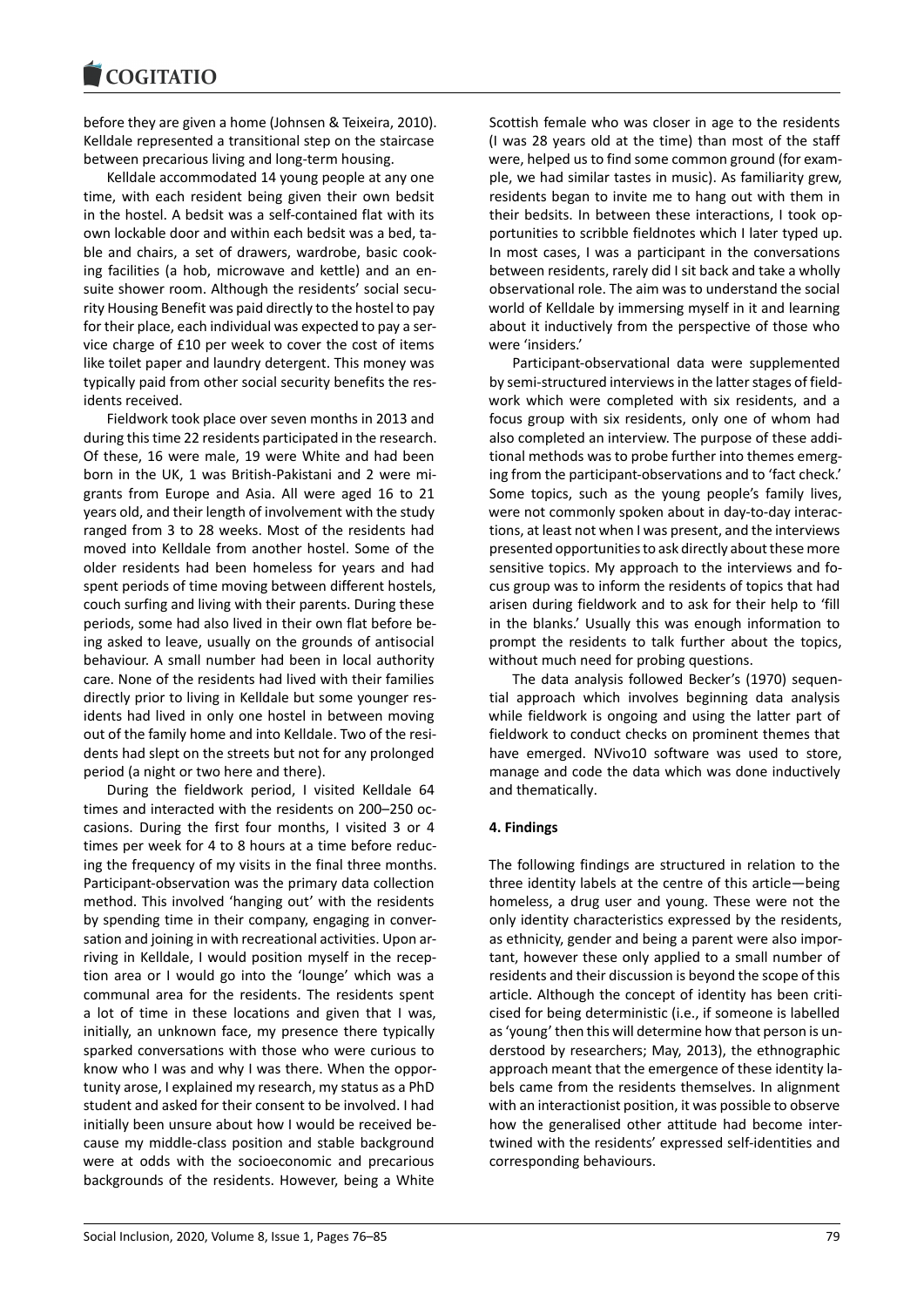# *4.1. An Ambivalent 'Homeless' Identity*

'Homelessness' is the first label to be considered since the bounded nature of Kelldale meant that living in supported accommodation dominated the context of the study. Due to existing evidence about homeless identities, it was important to understand if, and how, Kelldale's residents incorporated this label into their sense of self. Since the participants in this study were not rough sleepers, it was expected that their self-identities would reflect the homelessness setting of Kelldale.

When asked directly about what being 'homeless' meant to them, some residents made a distinction between rough sleeping and their own situation:

Homelessness to me is you're asked to leave the family home and having nowhere else to go and being put in here. Not like the jakes in the street that walk about with the cups trying to run up to you like that 'geez money' wi' no shoes on!...There's two different sorts of homelessness. You've got the people in the hostels, then you've got the people in the street that are basically roofless, so we are a low homeless. (Nathan)

Nathan considered him and his fellow residents to be 'low homeless,' conceptualising a spectrum of low–high homelessness based on whether someone was a rough sleeper or not. His association with the label of 'homeless' was weak; he recognised that he was technically homeless but his 'low homeless' comment offered a means of distancing himself from the label. This is similar to 'categorical distancing' (Snow & Anderson, 1987) in which people make distinctions about different types or stages of homelessness and position themselves as being favourably different from those perceived to be in a different category. Furthermore, Nathan's comments endorsed a stereotypical view of rough sleepers as being poor, partially clothed and begging, an image that was far removed from his own expressed identity. This is consistent with a tendency amongst homeless people to engage in downward comparison or 'othering' as a coping strategy for a spoiled identity and the avoidance of stigma (Boydell, Goering, & Morrell-Bellai, 2000).

Consistent with Nathan's narrative was Jordan's explicit separation from the label of 'homeless' but, unlike Nathan, Jordan made the comparison between being 'homeless' and having a 'home'. Jordan explained:

Now it's like I don't really class myself as homeless now cause, like, even though this is a homeless unit that I'm in, in honesty it does feel sort of like home in a way because the people that are in here, everyone's just so friendly to you, like, everyone just gets on and the staff are so funny and all that, plus they're always there, any time of day that you need them they're always going to be there.

Jordan related his feeling of being 'at home' with the relationships he had developed with his fellow residents and members of staff suggesting that he characterised homelessness as synonymous with isolation. This feeling became incorporated into Jordan's sense of self and he later explained that living somewhere that provided stability and relationship opportunities helped him to feel as though he was living the life he wanted. Feeling 'at home' in supported accommodation was also a finding reported by Farrugia et al. (2016) who linked this to the 'moral self' in which the stability offered by such services enabled young people to feel able to exercise responsibility and orderliness.

Cara also referred to the hostel as her 'home.' Cara was strict about not letting other residents socialise in her bedsit and she enjoyed keeping her own bedsit as a separate space:

As well as not liking the mess, she said she prefers going to other people's rooms because she spends enough time as it is in her own room. For her it's like going to someone else's house. I asked her about overnight stays and she said it was the same thing. Sometimes if she's at a friend's house the friend will invite her to stay, whereas other times she will message one of her friends saying: "I need to get out of this house can I come and stay with you?"

Cara had constructed her bedsit as a private space that was similar to a kind of home. Her feelings of going to another person's house when she left her bedsit were akin to Kelldale being a small community and visiting her neighbours. However, her need to sometimes get away from the hostel acted as a reminder that her bedsit 'home' and the wider hostel could function as both a pleasant place and an environment that could become stifling. Feelings of being stifled were expressed by many of the residents throughout the fieldwork:

This place gets to you after a while. You don't know what day it is, what time it is, whether you're coming or going. (Stephanie)

These types of statements highlighted the volatility of feeling at home in Kelldale as, within a short period of time, the residents' actions and statements could fluctuate between expressing a sense of feeling settled and 'at home' and a need to 'get out.' Sometimes, such statements were accompanied by pacing around a room which mimicked the idea of an animal trapped in a cage. Although there was nothing to stop the residents from walking out of the front door, they often had nowhere else to go and therefore feelings of being stifled or trapped were indicative of a much larger barrier: that although Kelldale could assist in distancing themselves from the 'homeless' label and its negative connotations, Kelldale was also not fully their 'home.'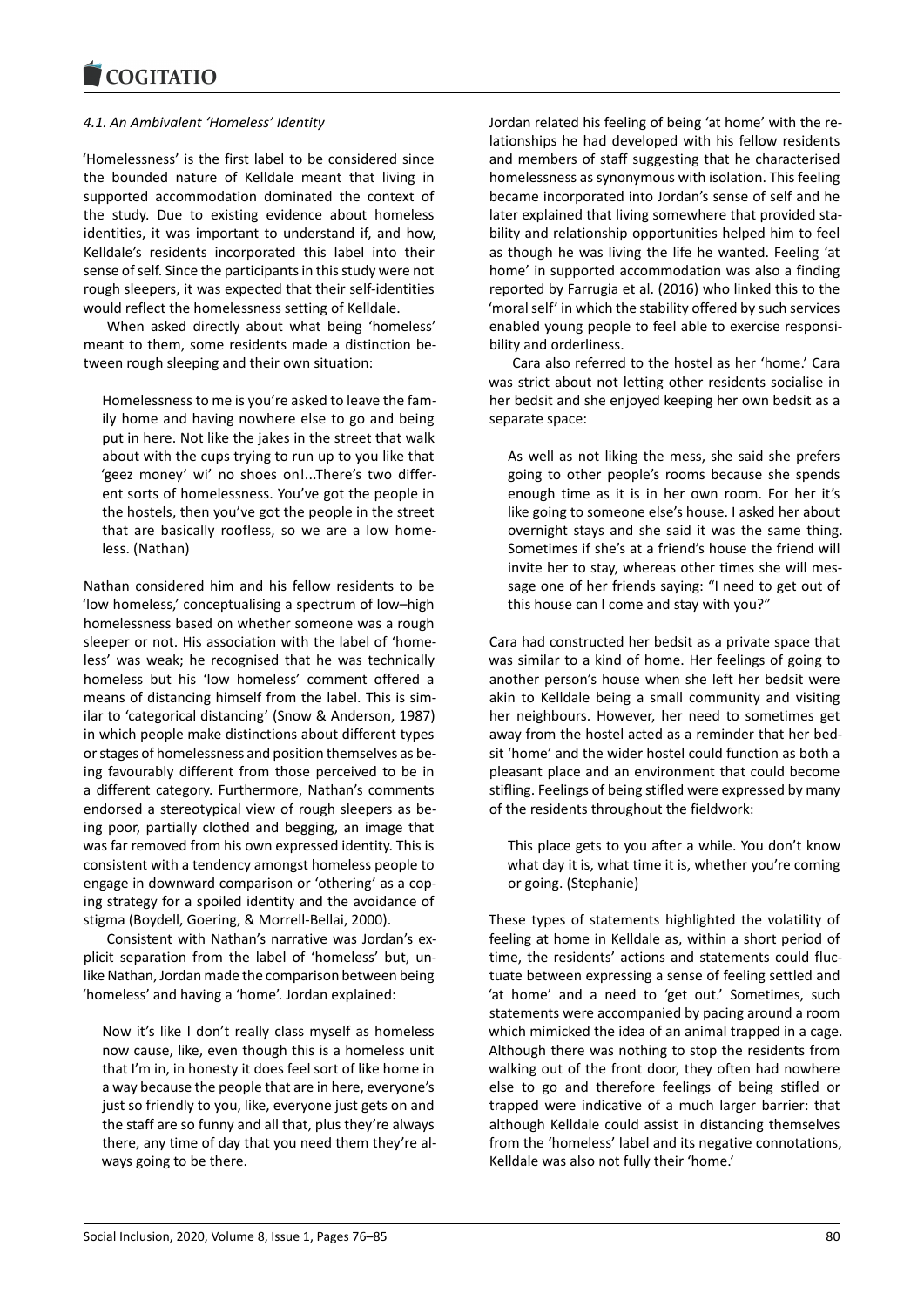The temporary nature of their living situations, shared living with people they did not choose to live with, and a lack of alternative options all fed into an ambivalence about whether they were 'homeless' or 'at home.' Indeed, although approximately one-third of the participants had explicitly indicated that they either did not view themselves as 'high homeless' (to use Nathan's phrasing) or they felt 'at home' in Kelldale, notably the remainder of the residents barely spoke about their homeless status. Instead, they were more inclined to focus on the future and where they would live next, or they would talk about their past lives which they constructed as being chaotic:

Andy told me about the socially-rented flat he had once lived in and explained that he was evicted for having lots of parties which became out of control. He explained that he would get so drunk that he would pass out or have no idea what was happening which meant people he didn't even know would gatecrash the party and cause trouble.

[Later] Andy explained that he has put his name down to get a flat about 30 miles away to live in the same town as his dad who he only recently met for the first time. In Kelldale, he has learned about 'door control' to stop people coming into his space if he doesn't want them to. He is confident he can exercise door control when he gets his new flat.

Meanwell (2013) argues that homeless people construct their past selves as morally problematic as a means of constructing the present self as morally virtuous. In Andy's case, his past self was characterised by chaos and immaturity, his present self was more settled and mature, and this, he believed, laid the foundations for a morally responsible future self. Thus, not only do homeless people preserve their identities by distancing themselves from other people and situations, they also create distance from their past selves. In the case of Kelldale, while some talked about feeling as though they were neither 'homeless' nor 'at home,' most did not talk about these as features of their current identities at all but rather, like Andy, avoided stigma by comparing the past to the future.

# *4.2. The 'Drug User' Self and 'Junkie' Other*

Homelessness was not the only label that emerged from the data as being significant for the residents' identities. Drug use is considered as the archetype of deviance and, consequently, is highly stigmatising (Becker, 1963). While 'drug use' encompasses the ingestion of many different types of substance, some more harmful than others, their position as illegal substances (in the UK) mark them all as morally problematic and, therefore, their use as potentially stigmatising in the eyes of the generalised other. Drug use was pervasive in the lives of Kelldale's residents; while a small number periodically used ecstasy, cocaine and amphetamine, cannabis was the dominant drug, used by at least half of the study's participants daily. None of the residents claimed to have used heroin and there was no observational evidence of heroin use although, as will become apparent, heroin use was highly stigmatising meaning that residents were unlikely to admit to taking this substance even if they had. Thus, the phrase 'drug use' in the context of Kelldale refers to the illicit substances that the residents used and this will be contrasted with heroin use.

Being a drug user also influenced the residents' self-identities but, unlike homelessness, was embraced (Snow & Anderson, 1987) or celebrated. This was apparent when some boasted about their drug use:

I can smoke four joints and it's not obvious that I'm stoned because I can act normal. (Jordan)

The bragging nature of such statements suggested that some readily internalised a 'cannabis user' or 'drug user' self-identity. Boasting about, or celebrating, their drug use was further evidenced when some of the residents changed the lyrics of a pop-song by Daft Punk from "we're up all night to get some" to "we're up all night to get stoned" and excitedly wandered around the hostel singing it loudly and repeatedly. Further evidence of the residents' acceptance of the 'drug user' identity was their conversations about who looked more intoxicated in comparison to others:

Tom commented that it's funny how some people can smoke weed and not look stoned whereas other people are obviously stoned. I said that it's obvious when Matt's been smoking because his eyes go puffy. Danielle said: "Aye and Chloe and Craig's eyes used to go dead bloodshot." Tom replied: "We wouldn'ae let them come down to the office when they were stoned because we would get caught."

While those engaged in substance use typically embraced and embodied the drug user dimension of their selves, this had its limits. Notably, they made clear distinctions between their own drug use and that of 'junkies.' As discussed, the word 'junkie' is a highly stigmatising term as it not only refers to the use of heroin but heroin users' associations with criminality and immorality (Radcliffe & Stevens, 2008). It is common for users of certain drugs to distance themselves from those who use other drugs (Furst & Evans, 2015; Palamer, 2014) so, they can minimise their 'spoiled identity.' In Kelldale, the residents frequently teased each other and made jokes about being heroin users. For example, Stacy pretended to be a heroin user and claimed that she needed to get her "green juice" (methadone), and Craig joked that he takes "smack" all the time. Consistent with the embodied aspect of drug use and their playfulness, residents sometimes mimicked a 'junkie' by changing their voice to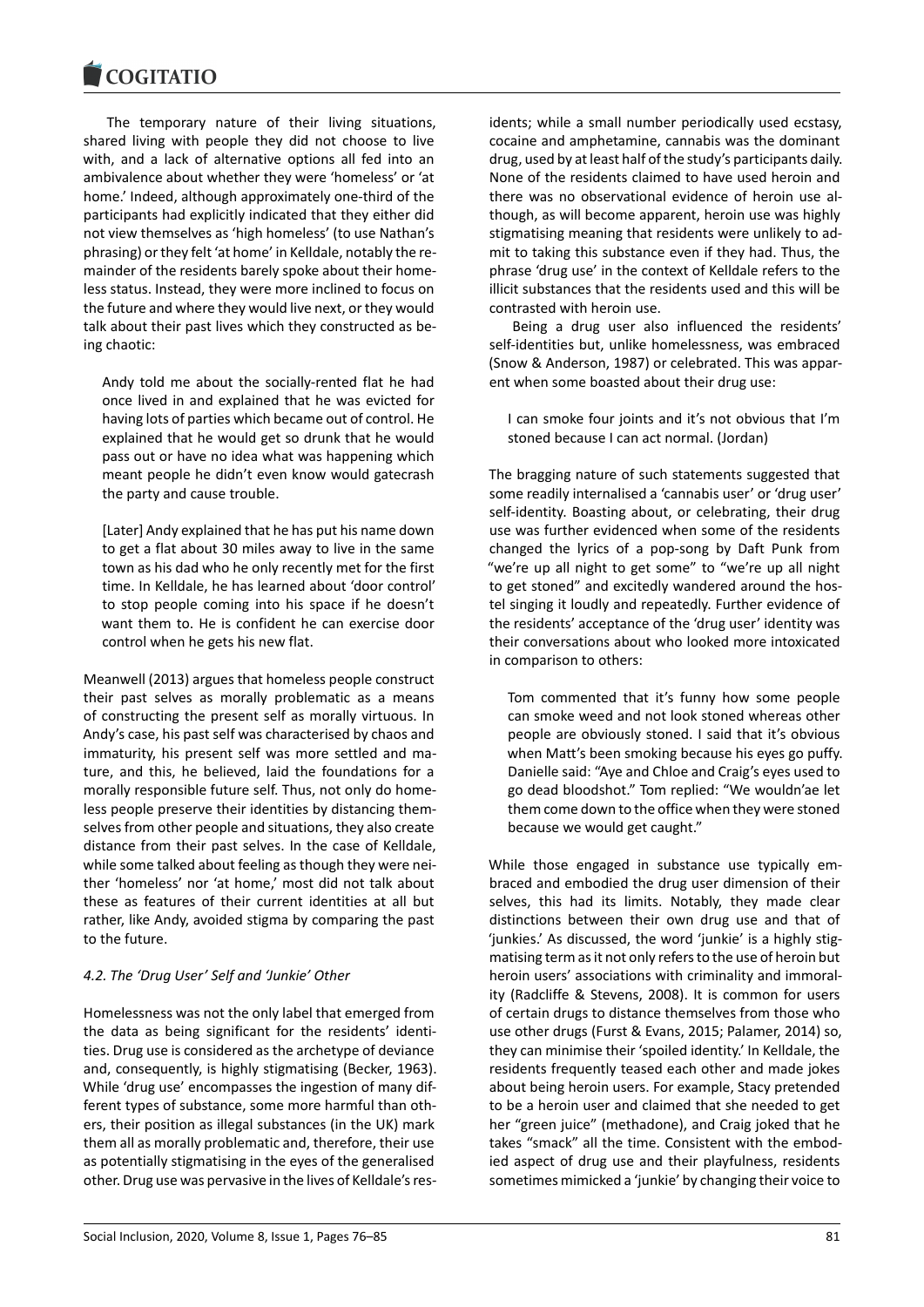an exaggerated and nasal Scottish accent that involved elongating certain words. These impressions always involved asking for money or drugs which was consistent with the image of 'junkies' as 'scroungers' (Radcliffe & Stevens, 2008):

Jordan did an impression of a junkie which involved putting on a whiny voice that sounded like he was holding his nose: "Awriiiiite, you got any spare change pal?"

Although the residents engaged in identity work to distance themselves from heroin use, by making fun of it, they were also aware that heroin use was a part of their lives. This was partly due to the overlap between homelessness and heroin use, and partly due to people close to the residents being heroin users:

Andy explained he had once lived in a hostel which was full of "old junkies": "It's basically a five-storey building full of junkies." The other boys nodded in agreement. Andy said that one time he was leaving his room at the hostel when a guy asked him if he wanted to buy a bag of "smack." Andy replied to the guy saying: "Naw, do I look like a junkie?" He seemed insulted and annoyed by being offered a bag of heroin. The three residents generally talked about junkies in a derogatory and disdainful manner.

During the focus group, when I asked why 'junkies' are so bad, Tom replied: "Everyone might slag them and hate them, I don't know about them, but I've got one or two in the family." Chloe responded: "So do I." And Craig agreed by saying "ninety-five percent of my family are junkies, true story." Danielle added "it's just another thing, isn't it. Some of my pal's mums are kit heids [heroin users]."

Identity work around substance use was, therefore, an important feature of the resident's lives. They embraced and even celebrated their cannabis use while simultaneously denigrating those who used a different substance, heroin. When this was probed further in the focus group, the residents agreed that this is because heroin is more "addictive" than cannabis meaning that people resort to "robbing old ladies" and begging for money on the streets. However, paradoxically, some of the focus group residents also talked about the measures they had taken to buy cannabis when money was tight. These included going hungry because they had used their food money for cannabis, spending their service charge money on cannabis and accruing arrears as a result, selling personal items, stealing items like mobile phones from friends to sell, drug dealing to make money for cannabis and lying to family members about what they needed money for (e.g., food, a haircut, a bus fare) so they would lend to them. Despite these details, they continued to embrace their cannabis user identities, indeed it appeared as

though the focus group participants competed with each other when listing these money-making activities rather than representing them as problematic. Meanwhile, they continued to construct heroin users as being worse. This was summed up when Tom claimed that if someone tried to bring heroin into Kelldale they would be "disowned" by the group but if they brought in cannabis, they would be invited to join them.

# *4.3. The 'Young' Self*

Youth identities emerged during conversations about the ages of the Kelldale residents in relation to my own. At the time of fieldwork, I was 28 years old (6 to 10 years older than the residents) and my age was regularly raised as a topic of conversation by the residents in relation to themselves. The following exchange occurred in one of the bedsits where a group of residents were socialising:

They laughed about a bird pooing on Ryan's shoe and this led to a string of conversations [which were] peppered with laughing and singing. Music was playing in the background and now and again Cara or Ryan would sing a line of a song.…At one point Cara and Ryan started trying to hit each other's sunburned areas (Cara's arms and Ryan's chest) in a friendly playfighting manner. Ryan turned to me and said with a smile: "I bet you wish you were our age again!"

My leisure interests and ideas of fun were regularly perceived by Ryan and others as different from theirs because of our age differences. This highlighted how the residents enacted distinctive forms of leisure and playfulness that they perceived as being appropriate for their age but not mine. Using Goffman's (1959) argument that performances can be indicative of a person's self-identity, this extract (along with several others that were similar) suggests the residents held ideas about what it meant to be young, and they embraced these characteristics of a youthful self-identity.

For Liam and Jordan, who were both 17 years old, being young formed a strong feature of their identities and it further intersected with their belonging to the 'Goth' subculture (Hodkinson, 2002). Liam and Jordan portrayed their Goth identities through wearing dark clothes, baggy jeans, hoodies and t-shirts emblazoned with the logos of heavy metal, punk and rock bands. They had several body piercings, tattoos, dyed their hair in bold colours and wore heavy eye liner. They frequently referred to themselves as 'Goths' with a fierce sense of pride. The intersection of this Goth subculture with being young was illustrated when they talked about an upcoming 'prom' at an under-18s nightclub that was known to attract members of the Gothic subculture:

Liam said that he's wearing a dress to the prom and Jordan said he's wearing his Spongebob Squarepants pyjamas….They had put the Kerrang channel on the TV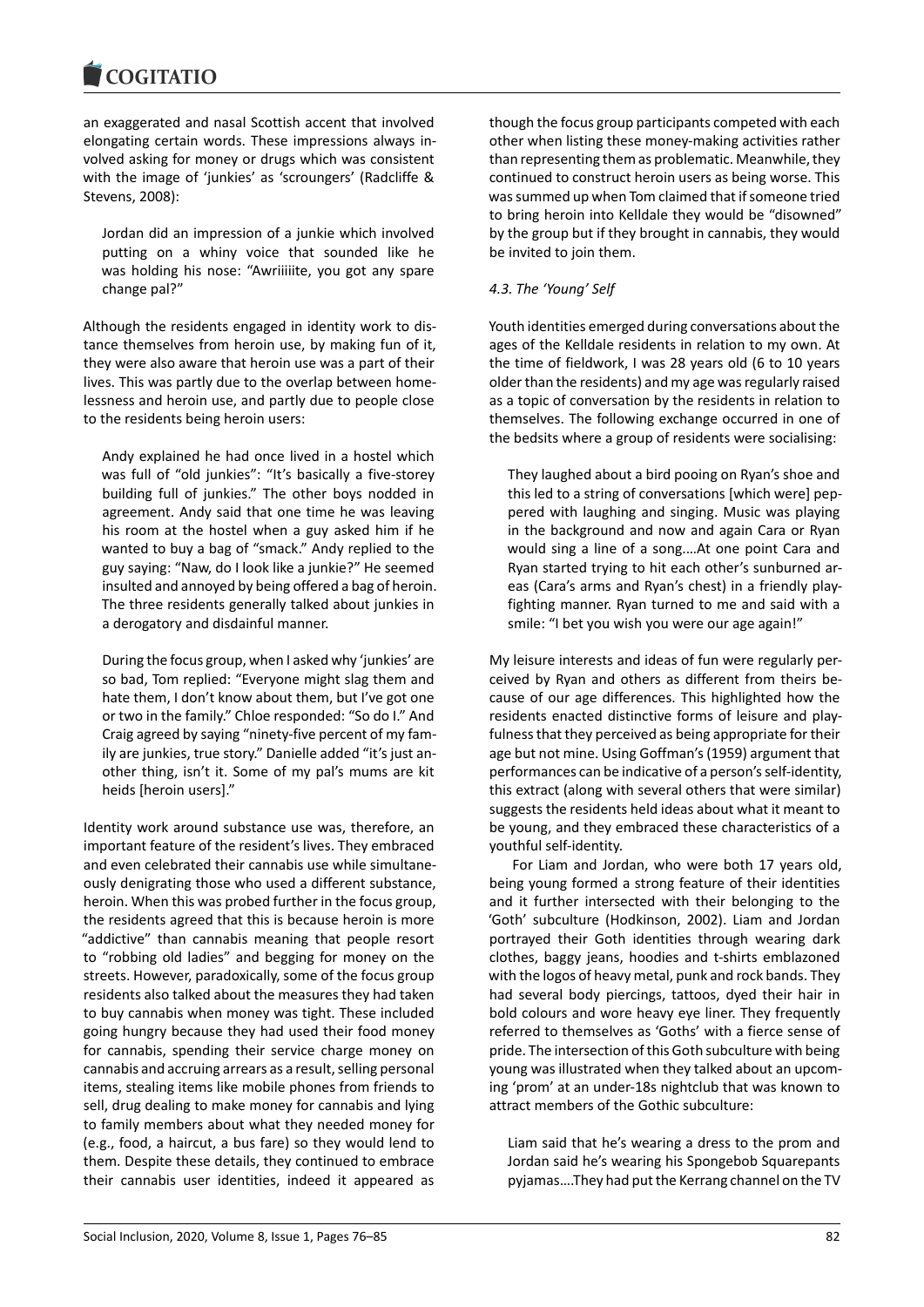and a song by the band Bullet for My Valentine came on. Jordan stood up and announced he was going to do the "[name of nightclub] dance." This involved him mouthing the words to the song and making dramatic arm movements.

As is apparent from this extract, Jordan and Liam's worlds were constructed by them as fun and youthful. This was most clearly demonstrated by Jordan dressing up in cartoon pyjamas; a strong symbol of childhood and one way of challenging adult norms of looking and behaving in certain ways. They held a distinct non-adult sense of self and a perception of adulthood as representing the antipathy of fun, subcultural belonging and being carefree. In a conversation with Liam about the adult responsibilities of budgeting, the 17-year old responded: "Fuck being a grown up! I never want to grow up!"

In contrast to Liam and Jordan, Matt was approaching his 18th birthday and was excited to enter the world of legal adulthood so that he could drink alcohol in pubs and nightclubs. For two weeks, Matt spoke enthusiastically about his upcoming birthday and explained that his older friends and relatives were planning to celebrate with him by going to the pub. Turning 18, for Matt, symbolised a sense of freedom to engage in the legitimate drinking culture. Although turning 18 enabled the residents to drink alcohol legally, most had been drinking from a younger age. The following conversation between Liam and Jordan (aged 17) and Danielle, Chloe and Garry (all aged 21) revealed some of the complexities of youth leisure, legality and identity:

Liam and Jordan told us that they're going to the nightclub tonight for the prom. Danielle and Chloe overheard this and asked if they could go too. The boys said yes but Jordan pointed out that it's an under-18s night. Danielle replied: "Oh we'll get done for being big paedos!" Garry asked if that meant there wouldn't be any alcohol. Liam said yes, but that everyone just gets [drunk] before they get there.

Despite the shared interest in going to nightclubs and drinking alcohol, the four years that separated these residents in age was significant due to the 18-year old legal marker which divided them. This marker was embedded in the self-identities of the residents and this extract revealed its power over the behaviours of those involved. As well as the marker influencing the drinking behaviours of the residents, Danielle's comment about the older residents being paedophiles suggested that she viewed the older residents as adults and the younger residents as children. Therefore, despite the residents' shared interests in nightclubs and drinking, age served as a powerful structure in constructing the boundaries of 'child/young person' and 'adult/young person' identities.

Furthermore, some older residents constructed the under-18 residents as being more vulnerable due to their age. On one occasion, Tom (aged 21) had heard a rumour that Matt was going to be evicted from the hostel for not paying his service charge (referred to, by Tom, as "rent"). He expressed his thoughts to a staff member:

That's shite though. He's a 17-year old boy who's been used to living with his [mum] and you are kicking him out for not paying rent to somewhere where he needs to pay for his [electricity] too!

By contrast, though, sometimes their age was taken as an indication that these residents were more likely to cause trouble, endorsing a deviant narrative of youth: "There's gonna be riots in here man with so many young ones in here just now." (Danielle)

Overall, in Kelldale, age and youth strongly featured in the conversations and behaviours of the residents indicating that they were embedded within their selfidentities in different ways. In line with a symbolic interactionist stance, it was apparent that the residents constructed the youthful features of their self-identities in relation to their understandings of the generalised other attitude. In other words, they were aware of how youth is constructed in society and this understanding intersected with how their youthful status was internalised. For Ryan, Liam and Jordan, being young was felt positively and in this sense could be viewed as a celebrated identity. For Matt, being under the legal drinking age was a cause of frustration but turning 18 would enable him to access the adult forms of leisure while still being considered as a young person. Danielle and Tom, on the other hand, thought of themselves as adults and they reinforced the (adult-dominated) generalised other attitude that young people are simultaneously vulnerable and deviant.

Notably, these youth self-identities were enacted and discussed in relation to youth narratives broadly and were not specific to the context of homelessness. This is significant because one might expect that when someone experiences homelessness, this component of their lives overrides everything else. Studies of youth homelessness typically focus on the homelessness and the extremes of vulnerability (such as emphasising the negative effects of homelessness on a young person's wellbeing) or deviance (such as the toughness required to negotiate living on the streets or in hostels). They rarely recognise the features of youth which are visible regardless of a person's housing status such as playfulness and a desire to be a part of the legitimate night-time economy. Therefore, when considering the self-identities of those who are homeless, it is apparent that other features of people's lives, such as their age, are likely to exert a strong influence on how they see themselves.

### **5. Conclusion**

This article has focused on a group living in a supported accommodation hostel and explored their self-identities as they relate to the 'generalised other' labels of 'home-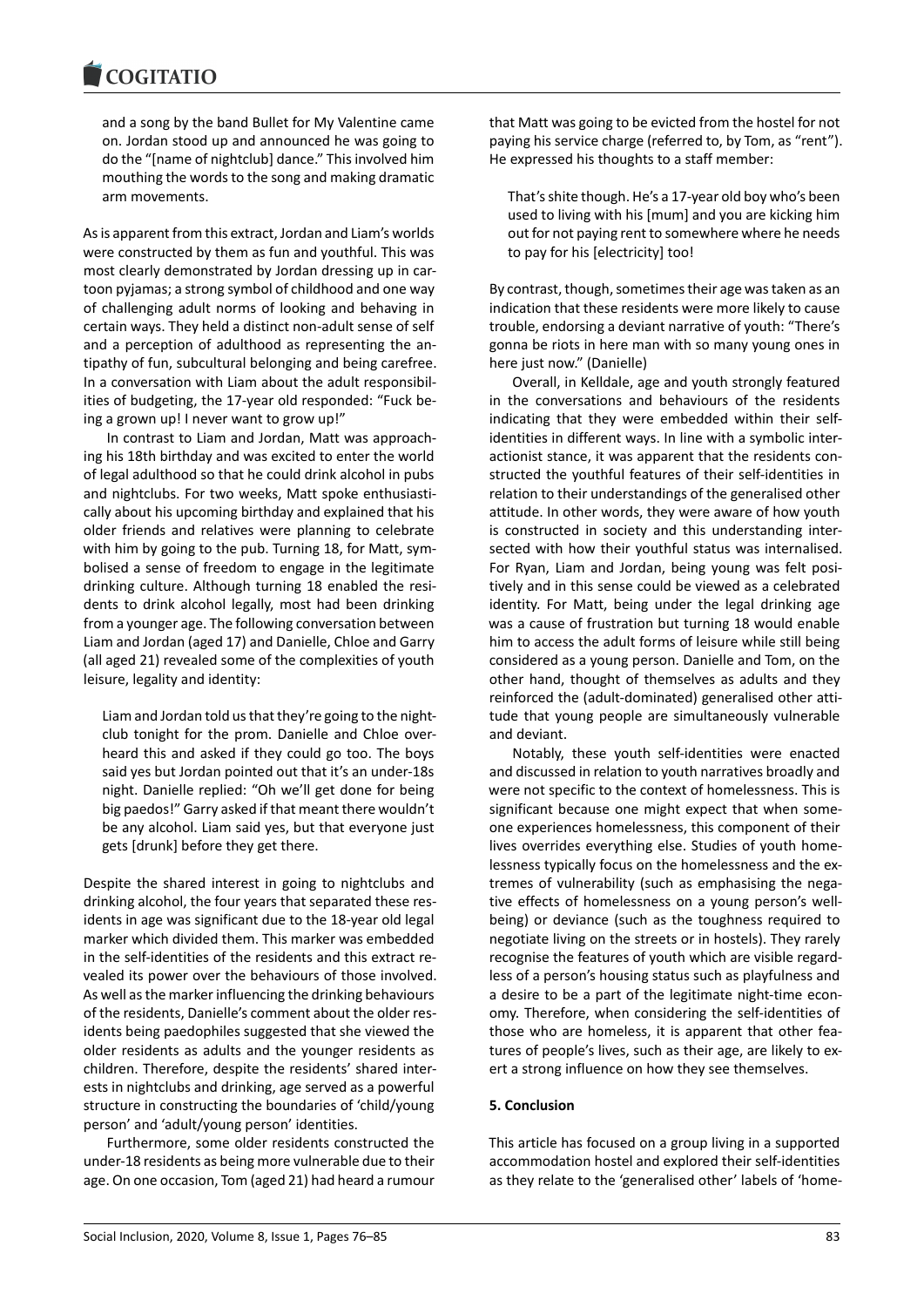less,' 'drug user' and 'youth.' Vulnerability and deviance are concepts which penetrate these labels as those who are young, drug users and/or homeless are simultaneously believed to require help and social control to ensure their lives align with acceptable, normative standards of behaviours. However, these labels are not just used to describe people's objective positions in society, they are layered with assumptions about *who* people are and what their 'natural' selves encompass. Symbolic interactionism is valuable here as it argues that people's self-identities and intertwined behaviours are the product of an infinite and unique combination of interactions. Despite people often framing other's self-identities as innate and fixed, interactionists demonstrate how they are dynamic and influenced by the people they interact with.

Given the power of labels, it is necessary to understand how those on the receiving end of them experience these processes. This is particularly important when the labels have stigmatising implications that are damaging for people's wellbeing (Kidd, 2007; Livingston et al., 2012). The analysis in this article revealed the nuanced ways that the participants related to different labels. Despite the stigma associated with homelessness, drug use and youth, there was little evidence that the participants had internalised stigmatising attitudes into their self-identities or were negatively impacted by them. Data pertaining to each label indicated that the residents were aware of such stigma and reinforced it by making disparaging and stereotypical remarks. Such endorsements are consistent with processes of distancing (Snow & Anderson, 1987) or 'othering' (Rødner, 2005). Homelessness and drug use were caricatured by drawing on their extreme forms—rough sleeping and heroin use—and reinforcing stereotypes of begging and poor personal care. In doing so, the residents were able to distance their forms of homelessness and drug use and portray these, and themselves, as 'better,' more fortunate, and with higher morals than 'junkies.' The 'youth' label also revealed some 'othering' behaviours; with younger residents rejecting adulthood (i.e., Liam's statement of "fuck being a grown up") and older residents drawing upon vulnerability and deviant narratives when describing younger residents, arguably as a means of positioning themselves as more capable and mature.

In addition, participants (re)defined the labels in positive ways and expressed accounts which could be deemed as celebratory. Claims of feeling 'at home' in Kelldale, whilst being laden with ambivalence, can be understood as attempts to positively internalise what many would see as a difficult living situation. This is largely due to some residents experiencing Kelldale more favourably relative to their previous living circumstances. The use of cannabis was bragged about, formed a large part of everyday conversations and was the subject of a song that was performed throughout the hostel. Youth was likewise celebrated by some residents taking advantage of subcultural activities provided for, and associated with, young people. Thus, 'spoiled identities' and 'celebrated identities' sat closely alongside each other with the residents managing to avoid stigma associated with their marginalised positions by focusing their attention on more positive formulations of the labels.

Overall, the nuances of self-identity explored in this article suggest that people in marginalised housing situations, such as homelessness, should not be understood only on the basis of these situations. Just because someone is experiencing homelessness does not mean that homelessness dominates their sense of self. Likewise, it is not possible to understand people's self-identities only from the perspectives of being young, using drugs or any singular identity category. An ethnographic approach offers an inductive way of understanding how different labels and associated identities simultaneously come into play in a person's life. This is important when considering the impact that stigma has on people's wellbeing and the identity work they engage in to protect against stigma and preserve a sense of self-worth and dignity.

## **Acknowledgments**

I am grateful to the young people and staff in Kelldale for allowing me into their lives and for participating in the study. I am also thankful to the Economic and Social Research Council for the Doctoral funding.

## **Conflict of Interests**

The author declares no conflict of interests.

# **References**

- Becker, H. S. (1963). *Outsiders: Studies in the sociology of deviance*. New York, NY: The Free Press.
- Becker, H. S. (1970). *Sociological work: Method and substance*. Chicago, IL: Aldine Publishing Company.
- Boydell, K. M., Goering, P., & Morrell-Bellai, T. L. (2000). Narratives of identity: Re-presentation of self in people who are homeless. *Qualitative Health Research*, *10*(1), 26–38.
- Cohen, S. (2002). *Folk devils and moral panics* (3rd ed.). London: Routledge.
- Farrugia, D., Smyth, J., & Harrison, T. (2016). Moral distinctions and structural inequality: Homeless youth salvaging the self. *The Sociological Review*, *64*, 238–255.
- Furst, R. T., & Evans, D. N. (2015). An exploration of stigma in the lives of sex offenders and heroin abusers. *Deviant Behavior*, *36*(2), 130–145.
- Goffman, E. (1959). *The presentation of self in everyday life*. London: Penguin Books.
- Goffman, E. (1963). *Stigma: Notes on the management of spoiled identity*. London: Penguin Books.
- Hodkinson, P. (2002). *Goth: Identity, style and subculture*. Oxford: Berg.
- Johnsen, S., & Teixeira, L. (2010). *Staircases, elevators and cycles of change: 'Housing First' and other hous-*